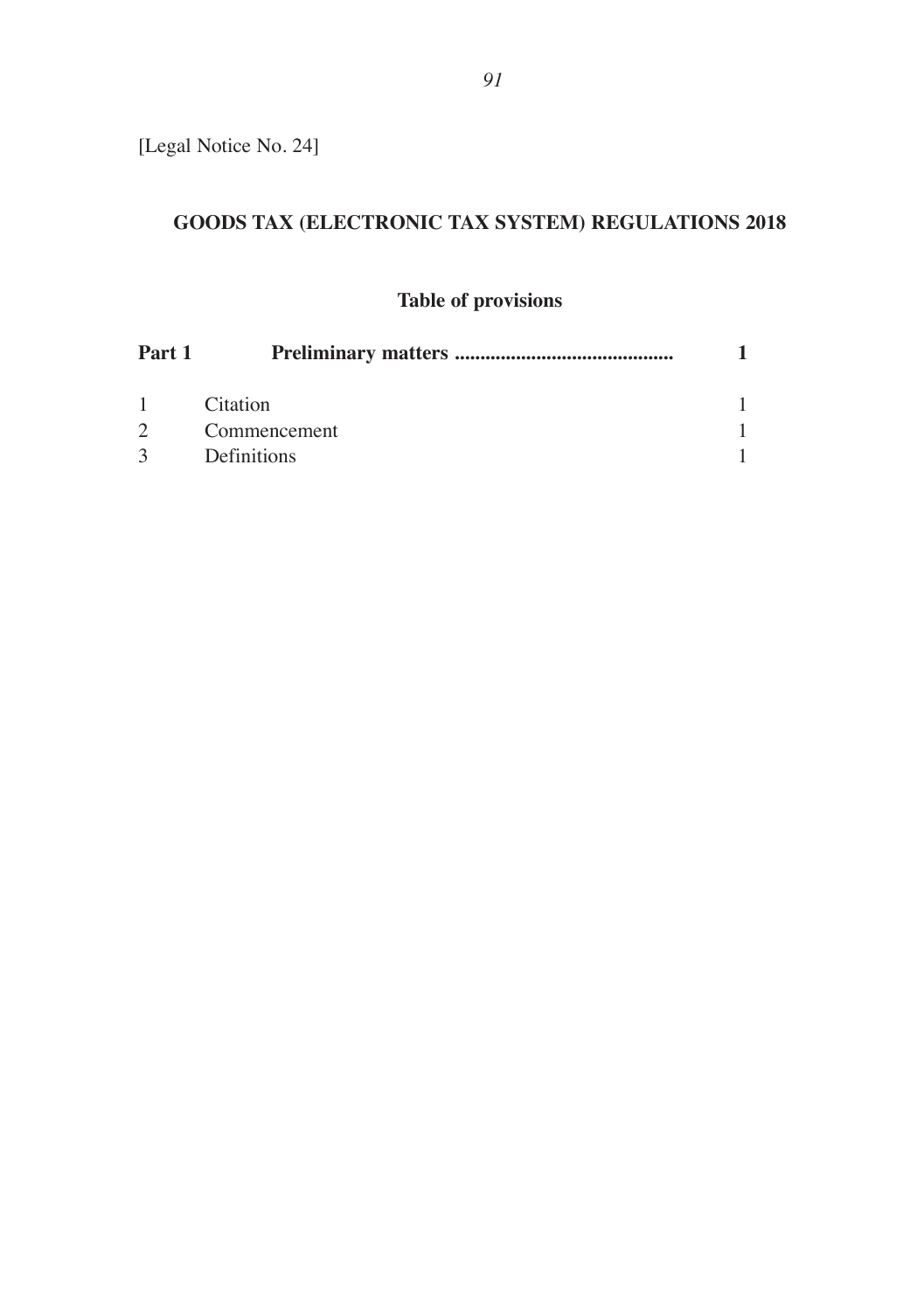## **GOODS TAX (ELECTRONIC TAX SYSTEM) REGULATIONS 2018**

In exercise of the powers conferred by section 78 of the *Goods Tax Act* (Cap. 122), the Minister for Finance and Treasury makes the following Regulations:

### **Part 1 Preliminary matters**

#### **1 Citation**

These Regulations may be cited as the Goods Tax *(Electronic Tax System) Regulations 2018.*

#### **2 Commencement**

These Regulations commence on publication in the *Gazette.*

#### **3 Definitions**

In these Regulations:

"electronic tax system" means a procedure established by the Commissioner for the doing of anything required or permitted to be done by the Act in relation to the furnishing of tax returns or other documents and their payments and for the payment or refund of any taxes;

"electronic tax assessment" means an assessment issued under the Act by way of electronic means;

"user identification name" means the taxpayer selected user name which identifies that taxpayer's account in the electronic tax system.

#### **4 Application of Regulations**

These regulations apply to furnishing and servicing of tax returns or other documents and payment or refund of any taxes required under the Act.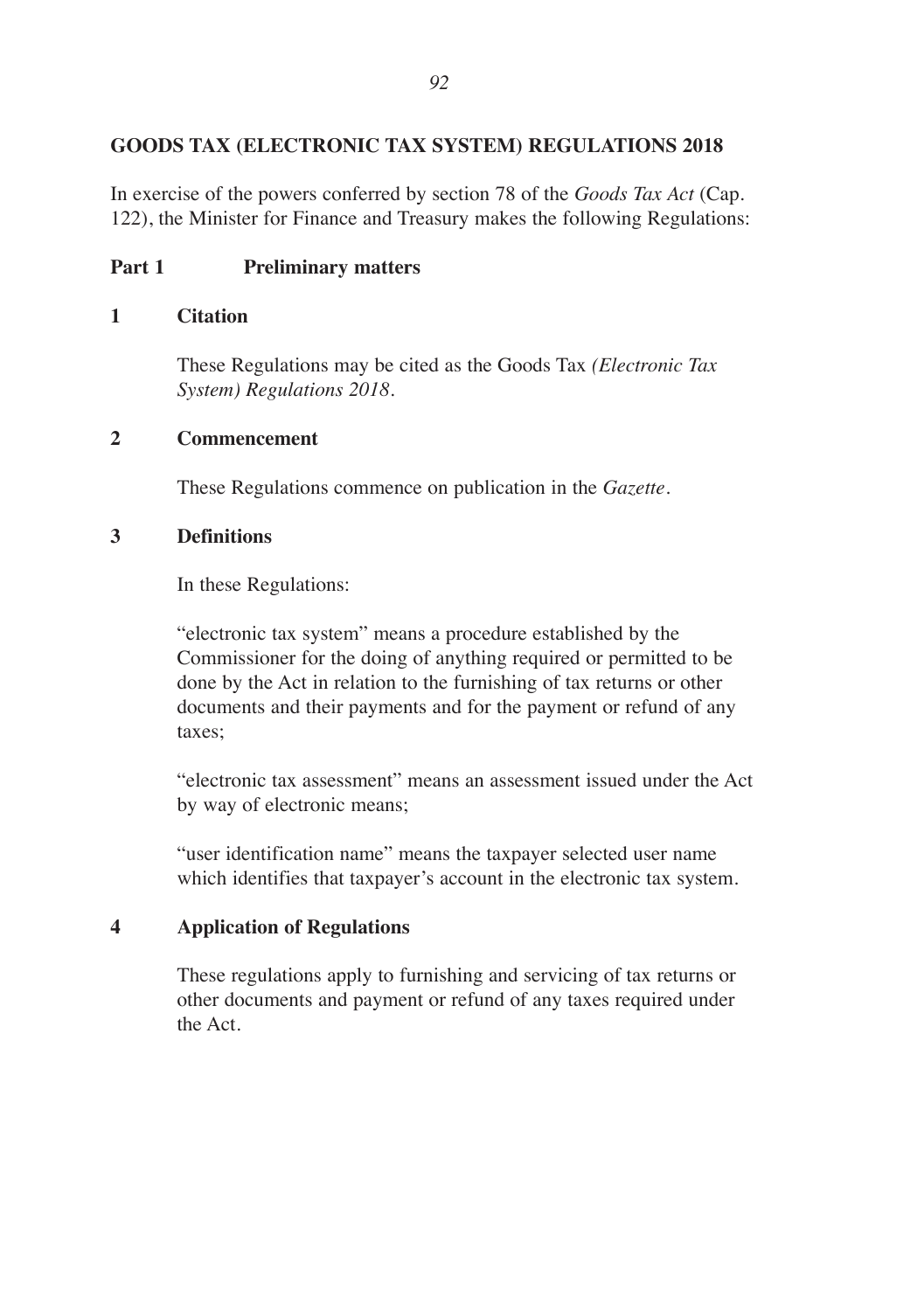- 5 Directions for electronic tax system
	- (1) The Commissioner may make directions for:
		- (a) lodging of a registration application;
		- (b) registration of tax payers;
		- (c) issuing and cancellation of user identification names and passwords to registered users;
		- (d) a process to validate the identity of a registered user and link them to their taxpayer identification number (TIN);
		- (e) those tax returns and other documents that may be transmitted through the electronic notice system, including the form and manner in which they are to be transmitted;
		- (f) amendments to the electronic forms or documents;
		- (g) payment of tax;
		- (h) refund of tax;
		- (i) service of any document by the Commissioner;
		- (j) the doing of any other act or thing that is required or permitted to be done under tax law;
		- (k) the use of the electronic tax system, including the procedure applicable if there is a malfunction in the system;
		- (l) the use of symbols, codes, abbreviations, or other notations to represent any information required; and
		- (m) any other matters for the better provision of the electronic tax system.
	- (2) A registered user may furnish a tax return or other document to the specified online account of a registered user.
	- (3) The Commissioner may serve a document to the official email account of a registered user.
	- (4) If a tax return or other document furnished to the account of the Commissioner using the user identification name and password of the registered user the tax return or other document is presumed to be made by the registered user.

*93*